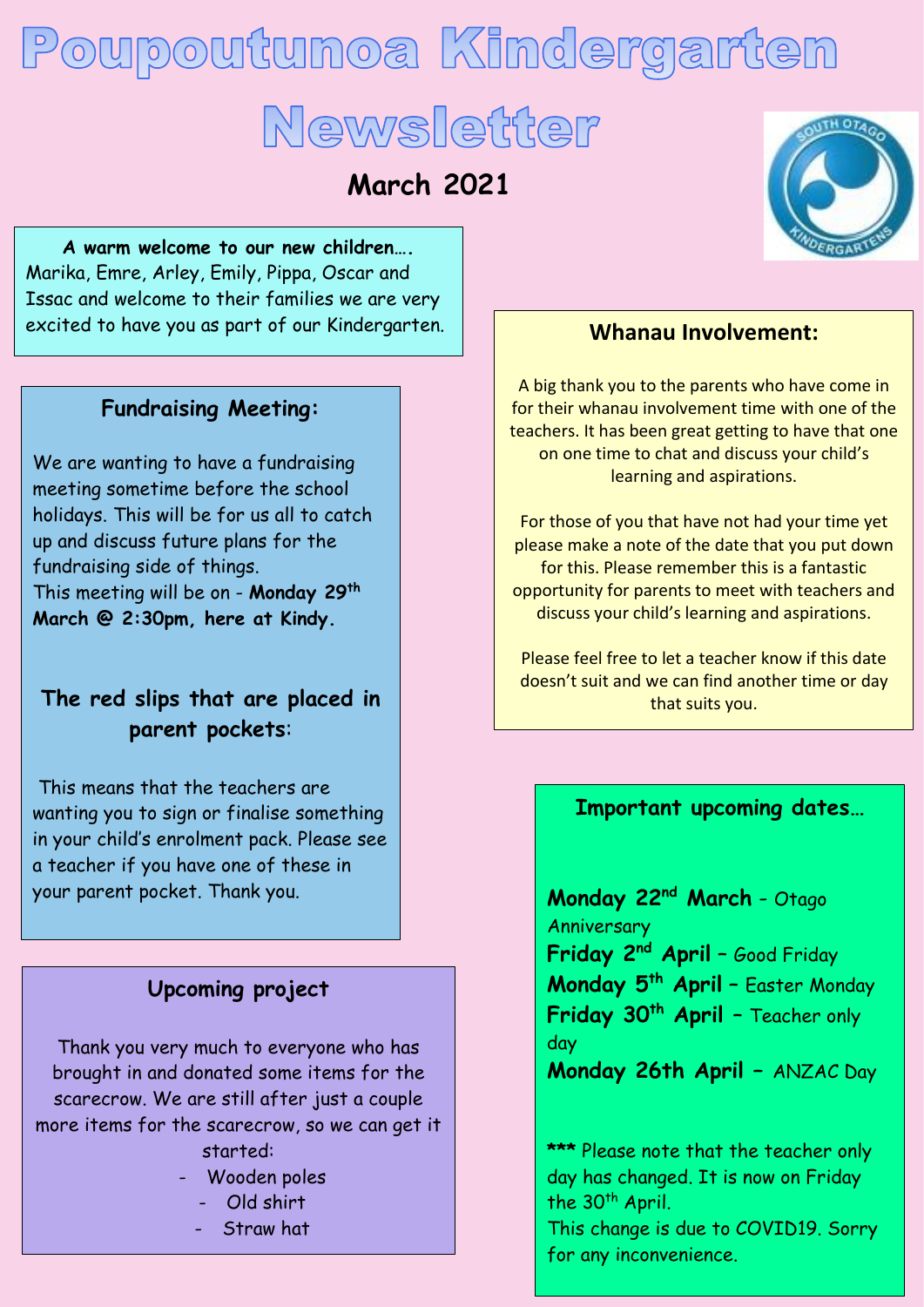# **Group Planning**

Here at Poupoutunoa Kindergarten we have been working on fostering children's independence in becoming capable and competent learners. We have been supporting and encouraging the children to give things a go themselves before asking a friend or a teacher for help.

It has been great to see our tamariki trying new things, pushing themselves and growing their confidence to gives things a go such as jumping of the high blocks themselves and taking charge of their own learning.

We halve also had a focus on self-help skills, looking after our well-being and also our belongings. Putting lunchboxes up ourselves, finding their name tags and putting their belongings away in their bags. We have been mastering how to wash our hands properly to make sure we get rid of all the germs, nose blowing and also looking after our own belongings.

It is also awesome for us teachers to hear the parents and whanau using that language with their children and supporting them with their own self-help skills, such as in the mornings and afternoons with the children unpacking and packing their own bags, and signing in their name tags for the day ahead at Kindy.











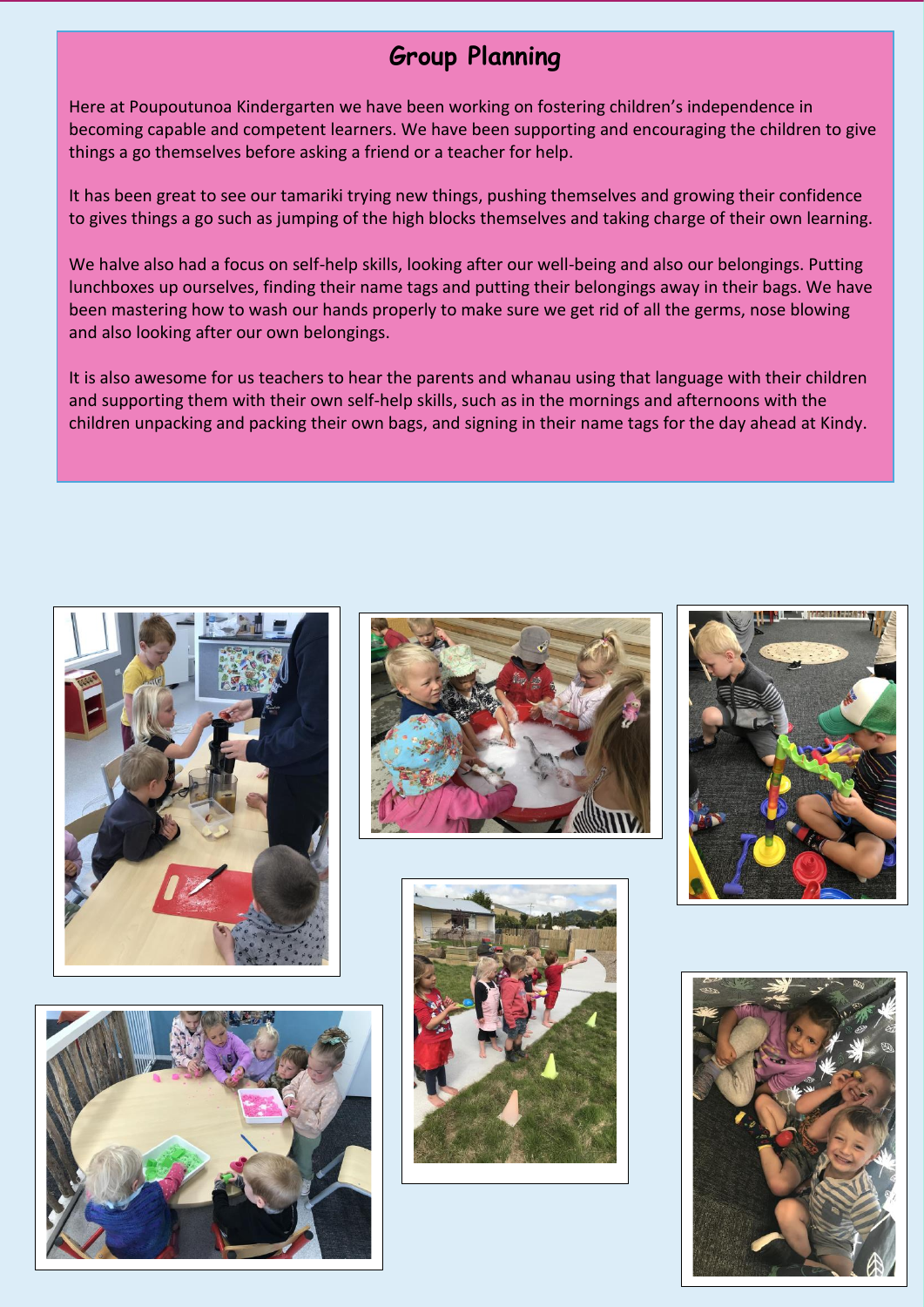## **End of term clean up jobs:**

End of term clean up jobs is a chance for parents to come into the kindy to help out the teachers giving teachers more time for teaching and learning. This would be greatly appreciated and it doesn't need to be a huge job, 20-30 minutes out of your time. Many hands make light work. Jobs could include:

- Weeding the garden
- Cleaning the laundry (all surfaces)
- Fish tank
- Art room
- Kitchen (all surfaces)

Wipe tables and shelves and shelves and shelves and shelves

Clean chairs

**"While we try to teach our children about life, our children teach us what life is all about"**

#### **Quick reminder:**

Holidays are approaching fast. Please let one of the teachers know if your child will not be attending or if you are planning on going away at all during the holiday time, thanks.  $\odot$ 

#### **We have welcomed a kitten to kindy!!**

A couple of weeks ago we had a surprise visitor in the playground. The children were so excited and followed him/her, over the next few days the wee kitten kept coming back to the gate to say hello. The children love the kitten and are often found sitting at the fence looking at the kitten and convincing it to come closer so they can give it a pat. We all love watching the kitten eat its food, watching him/her come closer, gaining its confidence so we can give it a pat when it jumps through the fence. The children are absolutely loving the kitten, and are being very gentle and caring with it, knowing how to get the kitten closer and that sometimes it can be easily scared so the children are letting the other children know what to do, especially the younger children. This is a great example of working together with our friends (Ako).